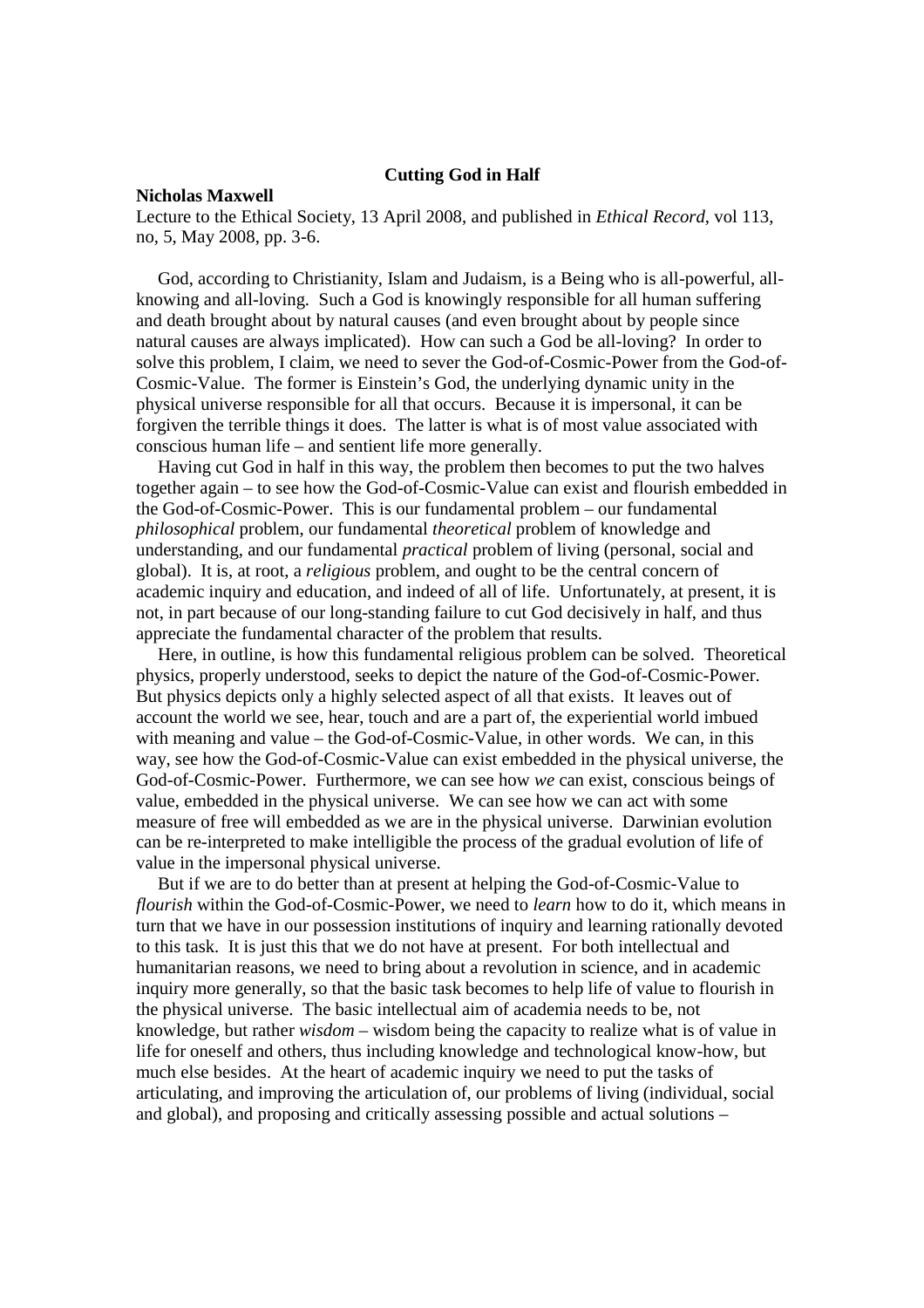possible and actual *actions*, political programmes, policies, philosophies of life. These tasks need to be taken up by social inquiry and the humanities. Pursued in this way, social and inquiry and the humanities are intellectually more fundamental than natural science. The task of tackling problems of living is fundamental; and problems of knowledge and technological know-how emerge out of and feed back into, problems of living, at the heart of academia: see diagram. The natural sciences need to be transformed so that contributions are made at *three* levels: (1) evidence, (2) theory, and (3) *aims*, the third level including discussion of problematic assumptions concerning metaphysics, values and politics. The fundamental task of academia becomes to help humanity learn how to create a better world – how to tackle problems of living in rather more cooperatively rational ways than at present. If we are to create a better world  $-$  a world in which the God-of-Cosmic-Value can flourish more joyfully, less painfully, than at present, we need to *learn* how to do it, which in turn means that we have institutions of learning rationally designed for, and devoted to, the task. What we have at present is a kind of academic inquiry devoted to acquiring specialized knowledge, but not a kind of inquiry rationally devoted to helping life of value to flourish in the physical universe.



**Academic Inquiry Rationally Devoted to Helping People Realize What is of Value in Life**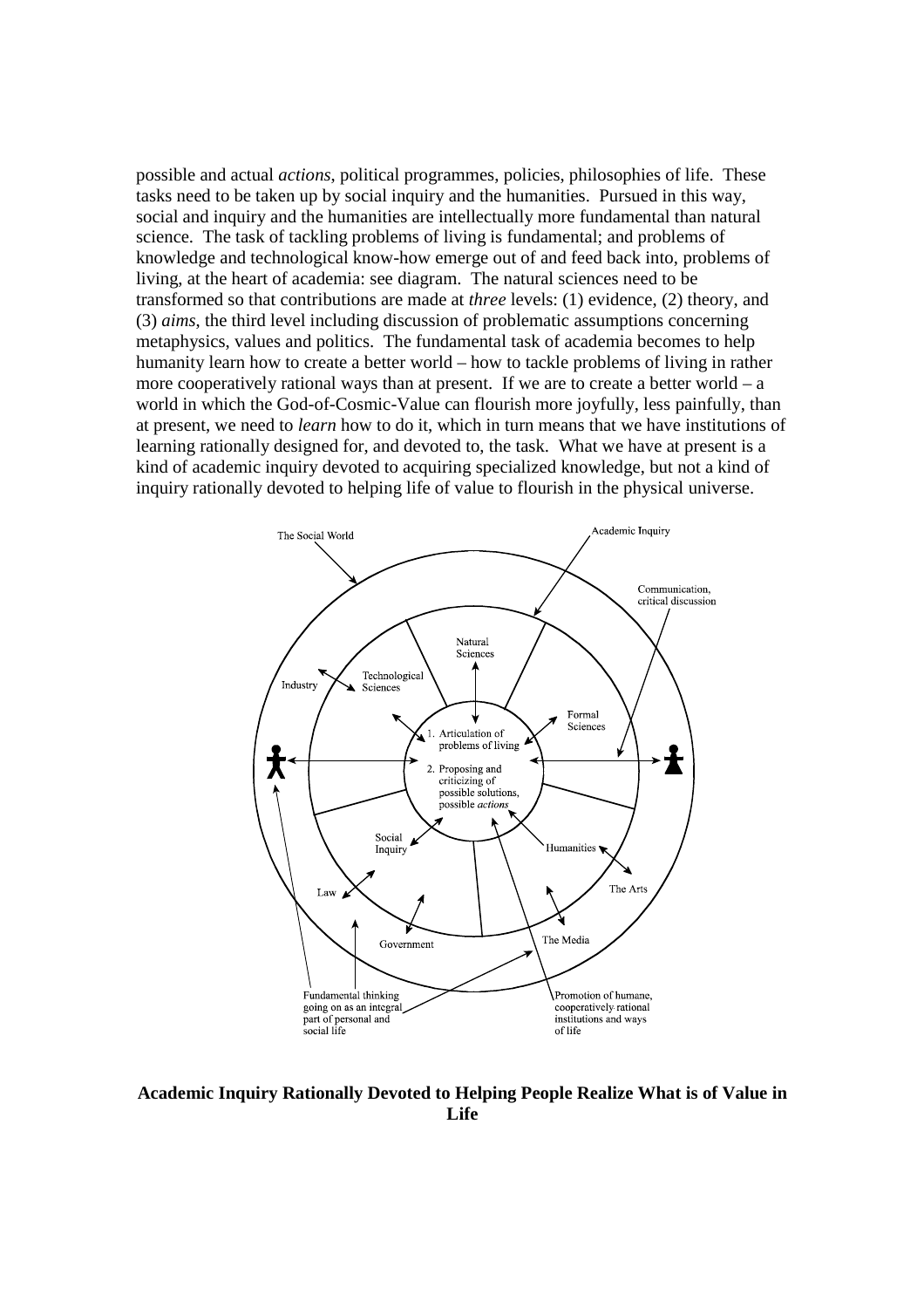Believers, especially believers in Christianity, Islam and Judaism, need to improve their ideas about the nature of God if they are to acquire a little more intellectual and moral integrity – *religious* integrity one might say. But even more important, perhaps, non-believers, agnostics and atheists, need to retrace the steps along the path that has led to their current position, to recover and develop much of value discarded by too hasty a past jettisoning of belief in God. I am not merely echoing Nietzsche in declaring God to be dead. My concern is to show how we can improve our ideas about the nature of God, . Believers and non-believers alike ought to pay attention. Both Richard Dawkins (author of *The God Delusion*) and Alister McGrath (author of *The Dawkins Delusion?*) should take note.

European culture – and thus, in a sense, world culture – has suffered a past gigantic rupture. Once upon a time everyone believed in God. Then we had, in succession, the Renaissance, the seventeenth century scientific revolution, the eighteenth century Enlightenment, the industrial revolution and the Darwinian revolution. Belief in God decayed; ceremonies associated with belief in God dwindled. The rupture took the form: "Once we believed in God; now we don't, but in some circumstances we observe ancient rituals and pretend that we do". Many, of course, resist this general decay of belief in God. Religious fundamentalists even try to turn their back on the modern secular world. But for many others, especially in those parts of the world most influenced by European culture, belief in God has been replaced by belief in science, in humanism, in liberalism, in democracy, socialism, freedom, progress, or the market – although, it has to be said, these latter beliefs are all looking, these days, a bit tarnished.

This rupture in European and world culture – from a God-dominated to a multifaceted secular world (containing pockets of religious fanaticism) – vital and tremendous as it is in all sorts of ways, has nevertheless failed to develop ideas and values in the best possible way. As a result of rejecting God, instead of performing the surgical operation recommended here of cutting God in half, we have failed to develop properly what we have inherited from the rupture, and this inheritance has failed to come to full fruition. Science, education, humanism, liberalism, democracy, the arts, the market: all these suffer. Our culture, our whole modern world, is damaged. Above all, we fail to get into proper focus our fundamental problem: How to put the pieces together again once God has been sliced into two. How to help that which is of most value to flourish embedded as it is in the physical universe.

What we need to do, in short, is not *lose* our faith, but *improve* our faith, develop a rational faith, and above all try to put our rational faith into that which does really exist or can exist, and is genuinely of value. When we discover that God, in the traditional sense, does not and cannot exist, we need to work out carefully and delicately how our deepest aspirations, previously associated with the non-existent traditional God, can be developed in the best possible way, doing justice to the new universe we find ourselves in, and the new possibilities for what is of most value in that universe. The discovery of the nonexistence of the traditional God impacts on our deepest, most personal desires, hopes and fears; and it impacts on the broadest, most public aspects and structures of our culture and society. Great care and sensitivity are needed to keep these threads in touch with one another, so that we may see how the deeply personal and the objectively social may be kept in touch with one another, so that both can develop in the best ways possible.